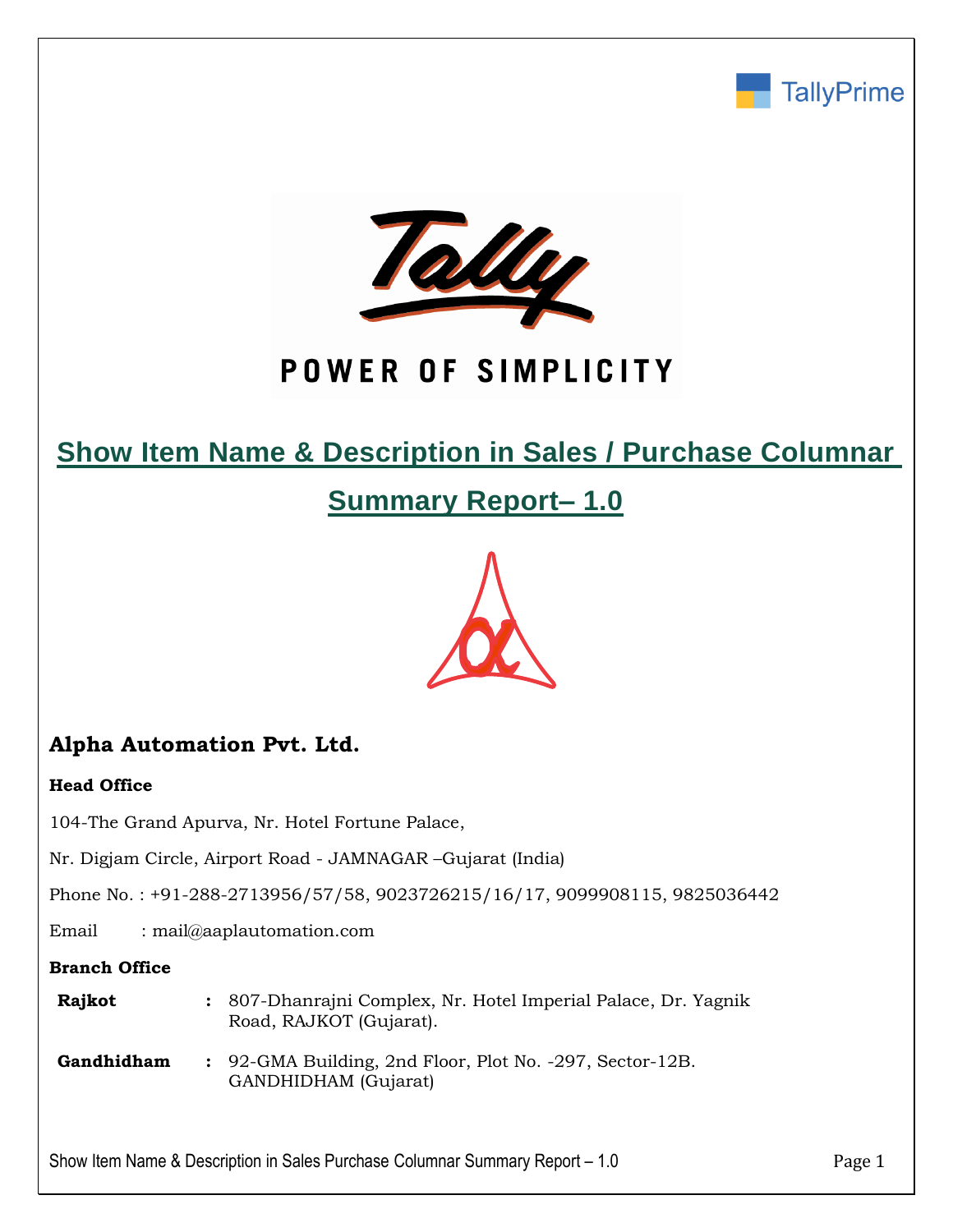

© 2020 Alpha Automation Pvt. Ltd. All rights reserved.

Tally, Tally 9, Tally9, Tally.ERP, Tally.ERP 9, Shoper, Shoper 9, Shoper POS, Shoper HO, Shoper 9 POS, Shoper 9 HO, TallyDeveloper, Tally.Server 9, Tally Developer, Tally. Developer 9, Tally.NET, Tally Development Environment, TallyPrime, TallyPrimeDeveloper, TallyPrime Server, Tally Extender, Tally Integrator, Tally Integrated Network, Tally Service Partner, TallyAcademy & Power of Simplicity are either registered trademarks or trademarks of Tally Solutions Pvt. Ltd. in India and/or other countries. All other trademarks are properties of their respective owners.

Version: Alpha Automation Pvt. Ltd. / Show Item Name & Description in Sales Purchase Columnar summary Report/1.0/ may-2022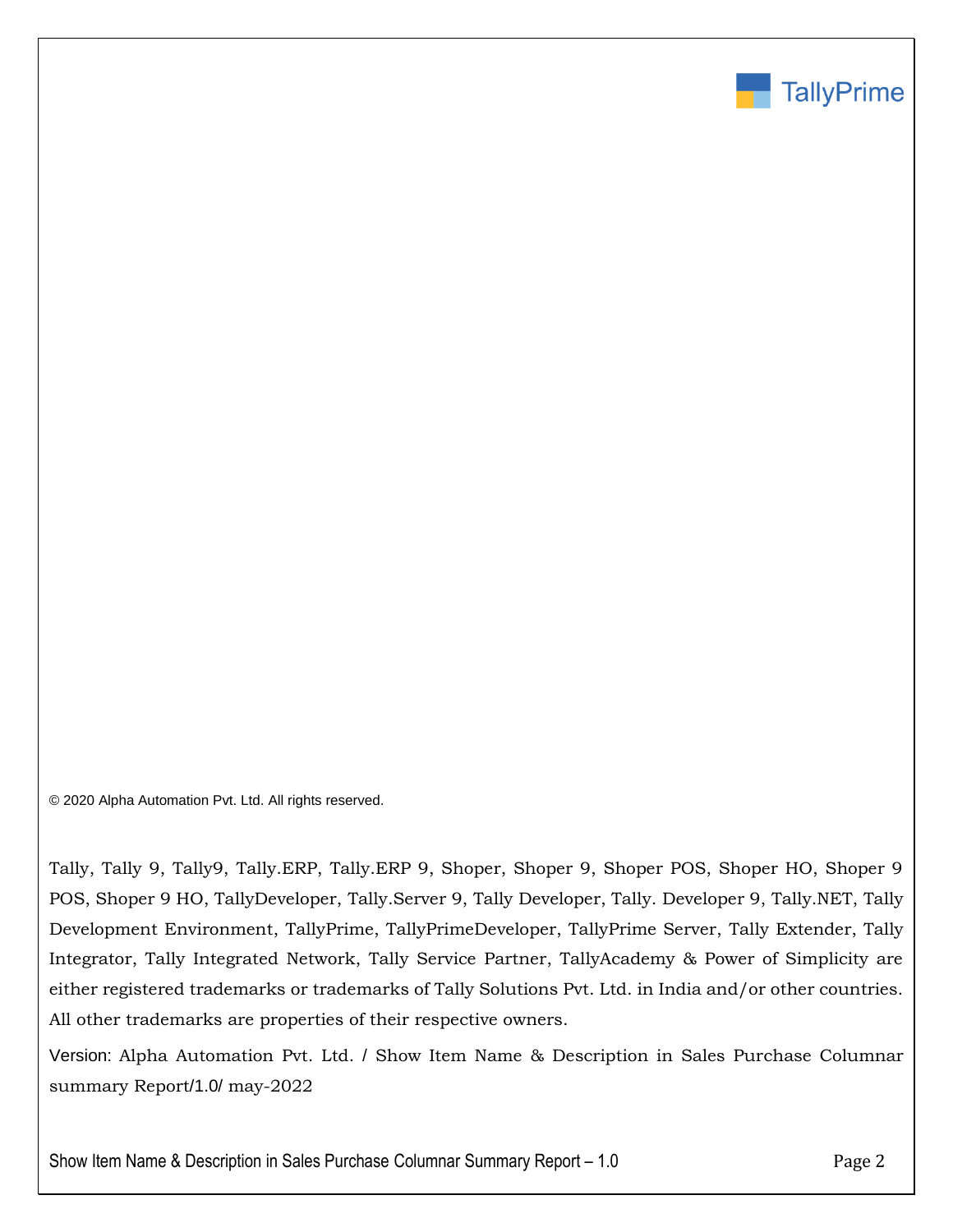

# **Show Item Name & Description in Sales / Purchase Columnar Summary Report – 1.0**

# **Introduction**

This module facilitates the user to Print Item name and Description as Separate Column in Sales and purchase Columnar Register without detailed report. It will show only first item name and its description in columnar report.

### **Benefits**

- Having Item Name and Description along with the Party Name and Other Invoice Details in the same Row helps the user in further processing for various Analysis in Excel.
- No need to generate Detailed Report to get Only Item Name and its Description.

## **What's New?**

Compatible with TallyPrime

#### **Important!**

Take back up of your company data before activating the Add-on.

Once you try/purchase an Add-on, follow the steps below to configure the Add-on and use it.

#### **Installation**

- 1. Copy the TCP file in TallyPrime Folder.
- 2. Gateway of Tally  $\rightarrow$  F1 (Help) $\rightarrow$  TDL & Add-on  $\rightarrow$  F4 (Manage Local TDL)  $\rightarrow$  Select Yes in Load TDL on Startup and give the file name of TCP File. After pressing the Enter Key will show TDL Status which should be as Loaded.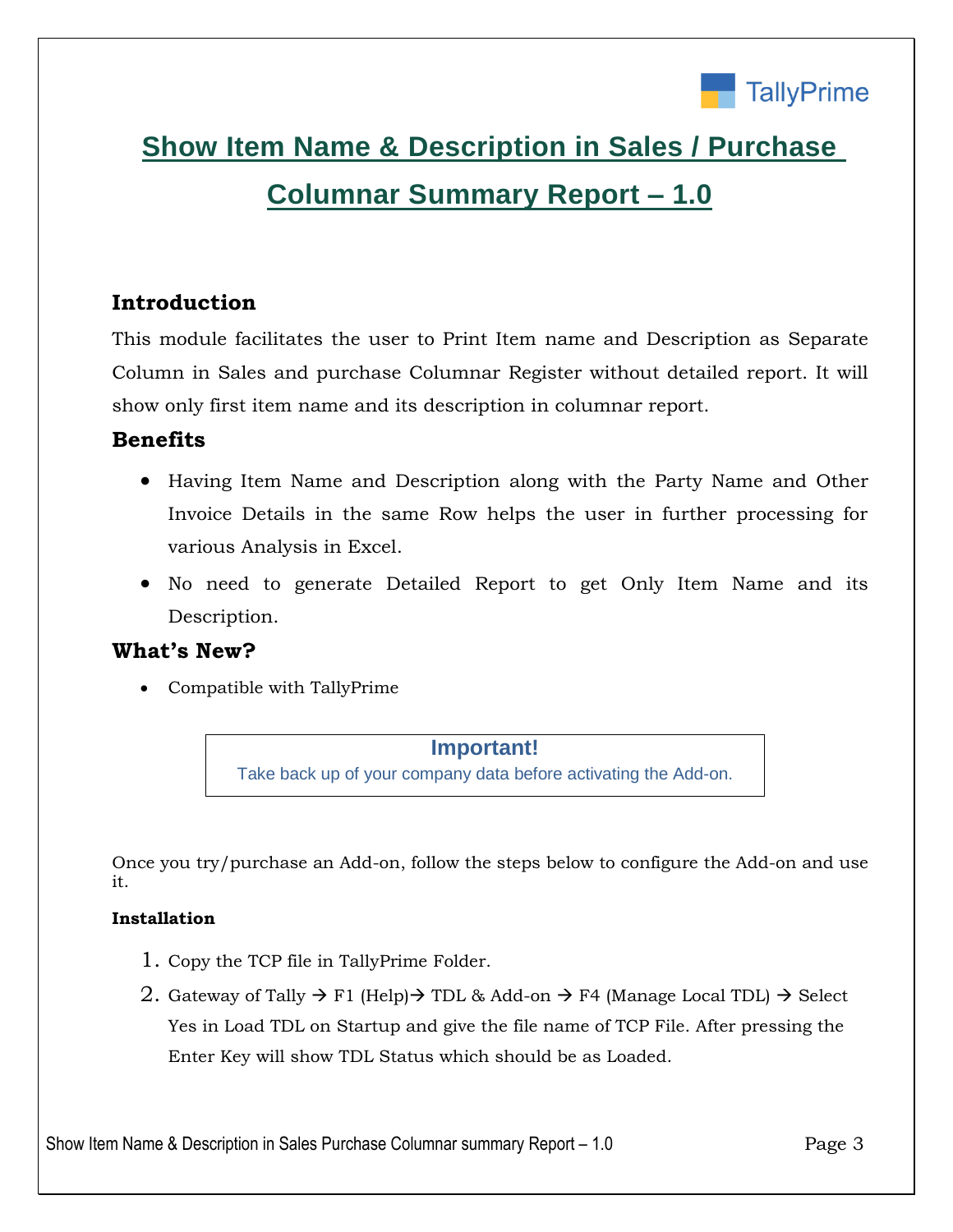

#### **System requirements:**

No additional hardware / software infrastructure is required for executing and operation this applications module

#### **1. Activate the Add-on.**

#### *For TallyPrime Release 1.0*

Go to Gateway of Tally  $\rightarrow$  F1: Help  $\rightarrow$  TDL & Add-On  $\rightarrow$  F6: Add-On Features. Alternatively, you may press **CTRL + ALT + T** from any menu to open TDL Management report and then press **F6: Add-On Features**

 Set "**Yes**" to the option "**show first Item & Description in Sales &purchase Columnar Report?"**

|                        | too Columnar Without Detailed Depart tut                                          |           |
|------------------------|-----------------------------------------------------------------------------------|-----------|
|                        |                                                                                   |           |
| <b>Add-On Features</b> |                                                                                   |           |
|                        |                                                                                   |           |
|                        | Enable to Show First Item & Description in Sales & Purchase Columnar Report ? Yes |           |
|                        |                                                                                   |           |
|                        |                                                                                   |           |
|                        |                                                                                   |           |
|                        |                                                                                   |           |
|                        |                                                                                   |           |
|                        |                                                                                   |           |
|                        |                                                                                   |           |
|                        |                                                                                   |           |
|                        |                                                                                   |           |
|                        |                                                                                   |           |
|                        |                                                                                   |           |
|                        |                                                                                   |           |
|                        |                                                                                   |           |
|                        |                                                                                   |           |
|                        |                                                                                   |           |
|                        |                                                                                   | Accept ?  |
|                        |                                                                                   |           |
|                        |                                                                                   | Yes or No |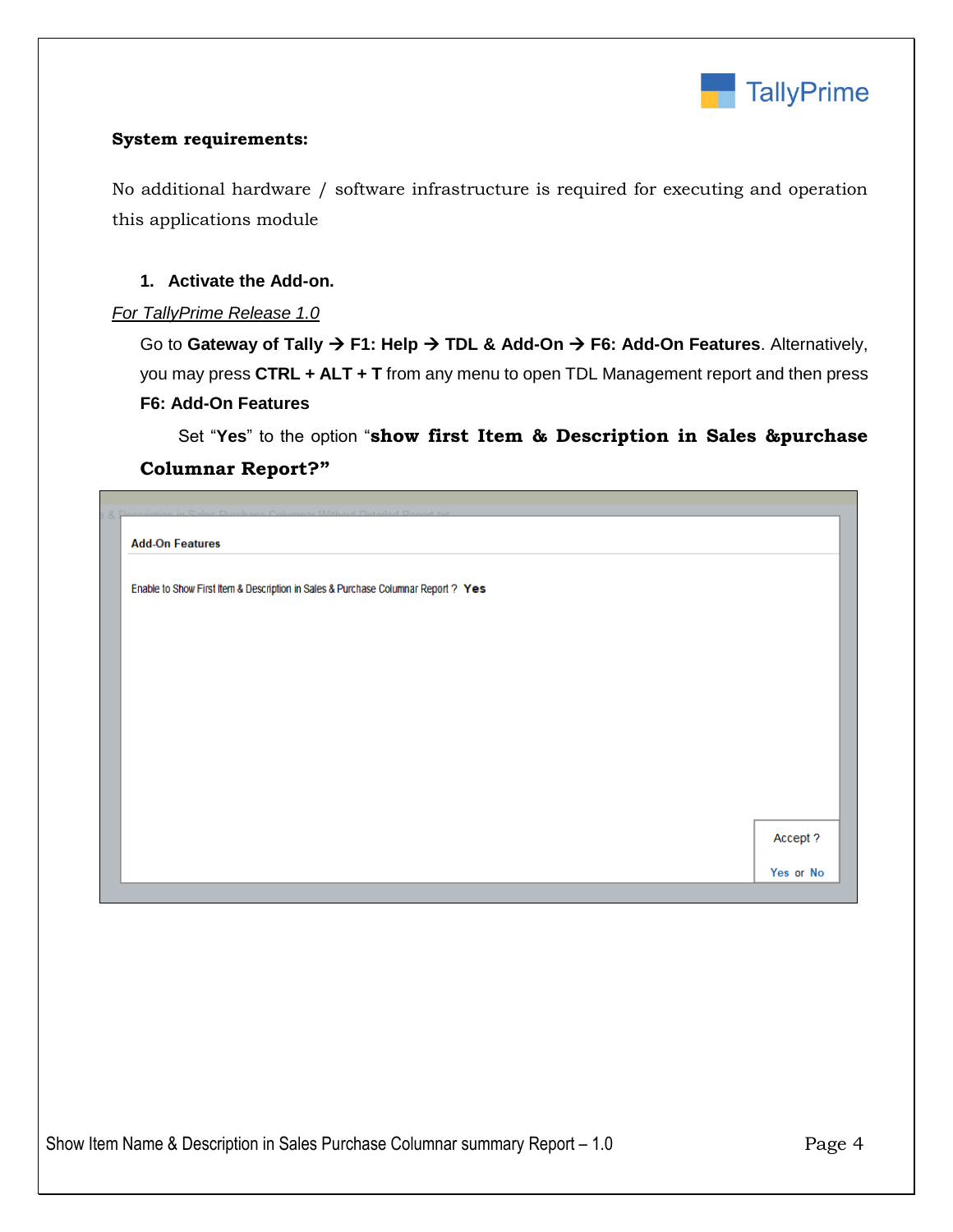

#### **Detailed User Guide:**

**1. Navigate thru Display → Account Books → Sales Register → Press F8 for Columnar Set "Yes" to "Show First Item name and item Description?"**

| Company: E System Solution<br>for: Sales |                 |  |  |
|------------------------------------------|-----------------|--|--|
| <b>Show First Item Name</b>              | Yes             |  |  |
| Show Item Description                    | Yes             |  |  |
| Show party's address                     | <b>Yes</b>      |  |  |
| Show voucher type                        | Yes             |  |  |
| Show voucher number                      | Yes             |  |  |
| Show voucher reference number            | No              |  |  |
| Show consignee/buyer name                | ∙ No            |  |  |
| Show party's GSTIN/UIN                   | Yes             |  |  |
| Show party's tax registration number :   | No              |  |  |
| Show service tax registration number:    | Nο              |  |  |
| Show PAN                                 | No              |  |  |
| Show CST number                          | No              |  |  |
| Show voucher narration                   | ∵ No            |  |  |
| Show order details                       | Yes             |  |  |
| Show receipt/despatch details            | ∵ Yes           |  |  |
| Show import/export details               | ∙ No            |  |  |
| Show shipping details                    | No              |  |  |
| Show port code                           | ∵ No            |  |  |
| Show quantity details                    | · Yes           |  |  |
| Show using alternate units               | Yes             |  |  |
| Show rate details                        | ∵ Yes           |  |  |
| Show item value                          | ∙ Yes           |  |  |
| Show ledger amounts with Dr/Cr           | Yes             |  |  |
| <b>Type of Column</b>                    | Name of Account |  |  |
| All items (automatic columns)            |                 |  |  |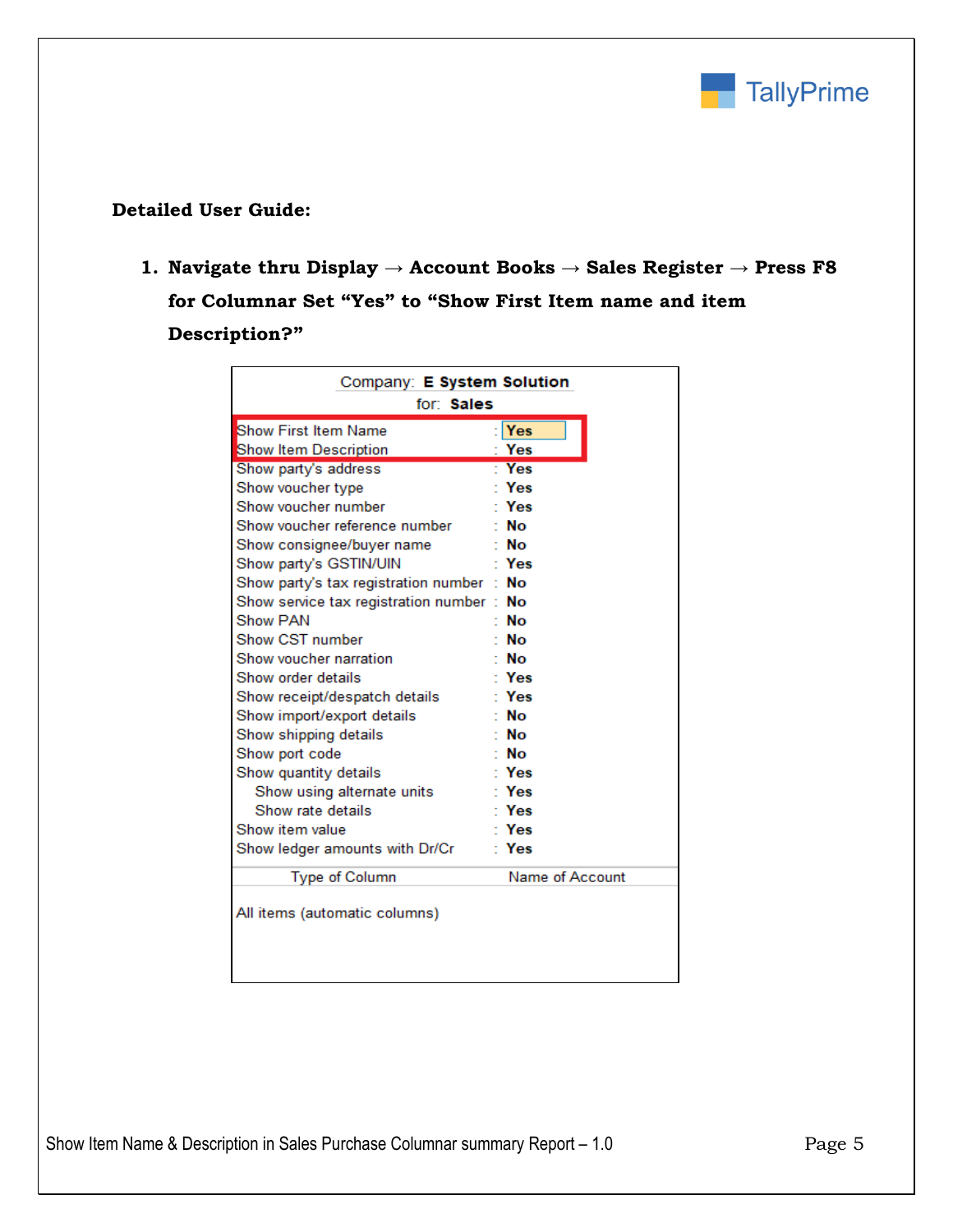

### **2. Sales Register :**

| <b>Voucher Register</b> |                                                       |                                            | <b>E</b> System Solution |                                                                           |                              |                |               |                                        |                        |
|-------------------------|-------------------------------------------------------|--------------------------------------------|--------------------------|---------------------------------------------------------------------------|------------------------------|----------------|---------------|----------------------------------------|------------------------|
|                         | ist of All Sales Vouchers                             |                                            |                          |                                                                           |                              |                |               |                                        | 1-Apr-21 to 30-Apr-21  |
| Date                    | Particulars                                           | <b>Item Name</b>                           | <b>Item Description</b>  | <b>Address</b>                                                            | Voucher<br>Type              | Voucher<br>No. | Quanti-<br>ty | Rate                                   | Value                  |
|                         |                                                       |                                            |                          |                                                                           |                              |                |               |                                        | 4 <sub>b</sub>         |
|                         | 1-Apr-21 Aarti Enterprise                             | <b>Microsoft Office</b>                    | Software                 | 45. JODHPUR GARDEN<br>odhpur, Rajasthan                                   | <b>Sales</b>                 | -1             |               | 3 No 17,500,00/No                      | 52,500.00              |
|                         | 1-Apr-21 Aanand Liners                                | <b>LCD - Monitor</b>                       | <b>Monitor</b>           | Sector-12B, Gandhidham -<br>70201.                                        | <b>Sales</b>                 | 3              |               | 1 No 13,000.00/No                      | 13,000.00              |
|                         | 1-Apr-21 Ajanta Printers<br>1-Apr-21 Aarti Enterprise | <b>Team Viewer</b><br><b>LCD - Monitor</b> | Software<br>Monitor      | Chandni Chowk, Delhi<br>45. JODHPUR GARDEN<br>odhpur, Rajasthan           | <b>Sales</b><br><b>Sales</b> | 4<br>5         |               | 1 No 18,500,00/No<br>3 No 13,000,00/No | 18,500.00<br>39,000.00 |
|                         | 1-Apr-21 Alpha Automation Pvt. Ltd.                   | Quick Heal Anti Virus                      | Antivirus Software       | 04, the Grand Apurva<br>Building., Nr.: Digiam<br><b>Circle, Jamnagar</b> | <b>Sales</b>                 | 6              |               | 2 No 14,550,00/No                      | 29,100.00              |
|                         | 1-Apr-21 Data Link Technology                         | Quick Heal Anti Virus                      | Antivirus Software       | Dffice No. 101-103, Grand<br>Complex, Shabarmati Main                     | <b>Sales</b>                 | $\overline{7}$ |               | 2 No 14,550,00/No                      | 29,100.00              |
|                         | 1-Apr-21 Ambika Enterprise                            | <b>Hard Disk</b>                           | <b>Hardware Parts</b>    | Road, Ahmedabad<br>104- Neo Square, Indiara<br>Marg., Jamanagar           | <b>Sales</b>                 | 8              |               | 2 No 4,000.00/No                       | 8,000.00               |
|                         |                                                       |                                            |                          |                                                                           |                              |                |               |                                        |                        |
|                         |                                                       |                                            |                          |                                                                           |                              |                |               |                                        |                        |
|                         |                                                       |                                            |                          |                                                                           |                              |                |               |                                        |                        |
|                         |                                                       |                                            |                          |                                                                           |                              |                |               |                                        |                        |
|                         | <b>Grand Total</b>                                    |                                            |                          |                                                                           |                              |                | <b>14 No</b>  |                                        | 1,89,200.00            |
|                         |                                                       |                                            |                          |                                                                           |                              |                |               |                                        |                        |

Note: It will work same as above in purchase columnar register.

Show Item Name & Description in Sales Purchase Columnar summary Report - 1.0 Page 6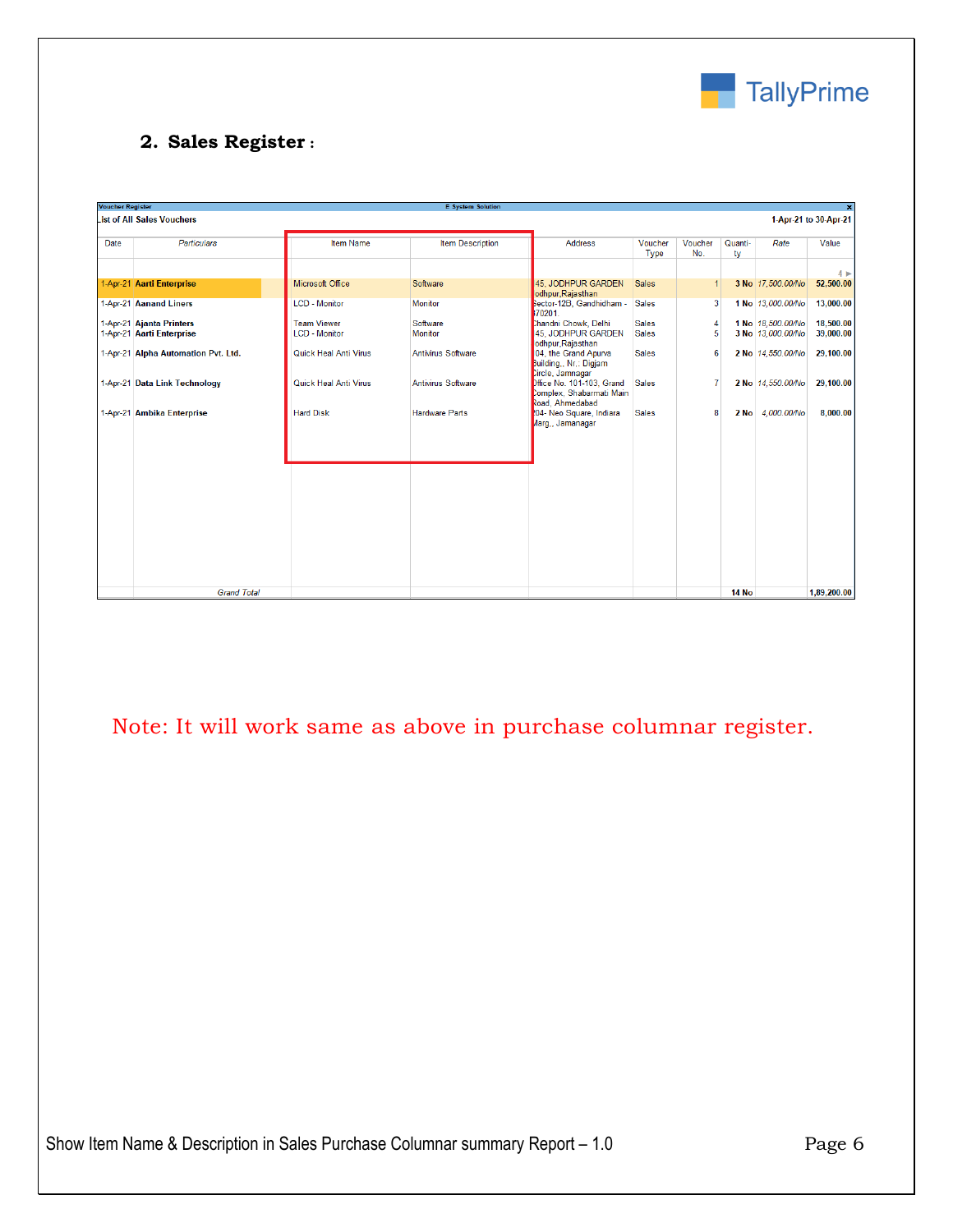

# FAQ

#### **Which version/release of TallyPrime does the add-on support?**

This add-on will work only from TallyPrime Release 1.0 onwards.

#### **How will I get support for this add-on?**

For any functional support requirements please do write to us on mail@aaplautomation.com or call us at +91-288-2713956/57/58, +91- 9023726215/16/17, 9099908115, 9825036442.

## **If I need some enhancements / changes to be incorporated for the add-on, whom should I contact?**

Please to write to us on mail@aaplautomation.com with your additional requirements and we will revert to you in 24 hours.

#### **Will new features added be available to us?**

We offer one year availability of all support and new features free of cost. After one year, nominal subscription cost will be applicable to you to continue to get free support and updates.

#### **What will happen after one year?**

There is no fixed annual charge to be payable mandatory. However if any changes are required in our Add-On to make compatible with New Release of TallyPrime then the modification Charges will be applied.

#### **I am using a multi-site. Can I use the same Add-on for all the sites?**

No, one Add-on will work only for 1 site. You need to purchase again if you want to use the same Add-on for more sites.

#### **TDL Management screen shows errors with the Add-on. What do I do?**

Check whether the error is because of the Add-on or because of clashes between 2 TDLs